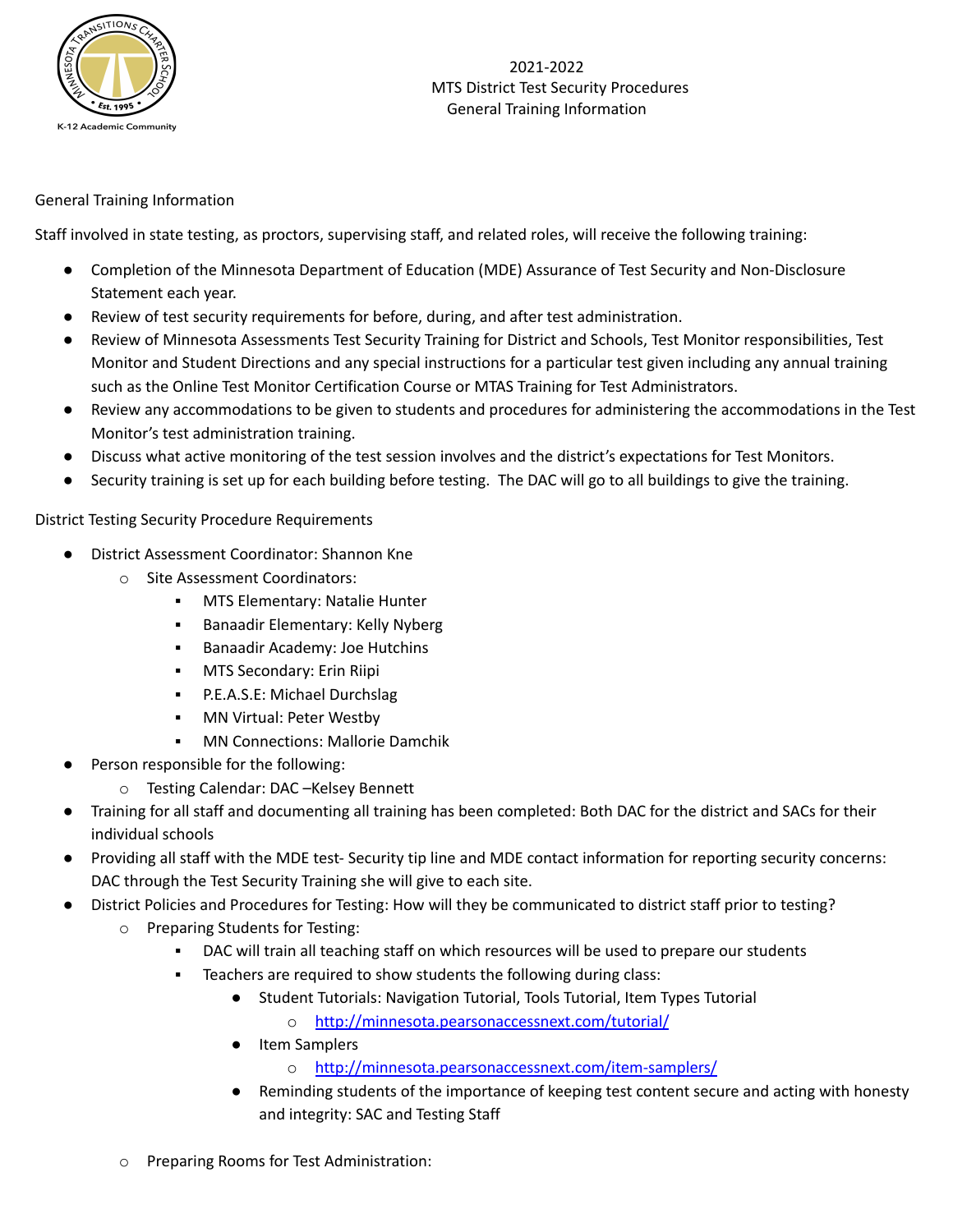

- $\circ$  DAC will go over the removing or covering materials on walls and desks during the Security Training along with talking about security cameras in testing rooms.
	- **EXEC Will enforce that this is done and will do walkthroughs to ensure it has** been done before testing begins.
- $\circ$  Allowed/Prohibited Materials: DAC will review with staff during training of what allowable materials are during the security training.
	- **•** SACs will be asked to follow through with this and remind staff of what needs to be removed from walls
- o Testing Locations: All schools with 1 to 1 Chromebooks will test in their classrooms at a specific date and time (Can be found on the Testing Calendar).
	- Students with Accommodations will test with their Special Education Teacher
	- Students with 504 plans will test with who best fits their needs and who has been trained.
- o Tracking Students and Test Monitor
	- DAC will create testing sessions for each Test Monitor
	- **Computer Tracking Sheet: Each Test Monitor will keep track of who they are testing on a computer** tracking sheet which can be found on our Data and Resource website for the district. It will include who is testing, Which computer they are on, what time they start/end, and anyone else who comes into the test room and the reason why.
- o Cell Phone Policy: No cells will be allowed out during the testing session even if the student has finished his/her test.
	- Elementary Schools: No cell phones will be allowed in testing room
	- Secondary Schools: The proctor or SAC will collect until the end of testing
	- Online Schools: Students show the phones to the proctor before testing begins and turns it off. All phones are kept in their school bags.
- District's Plan for the Following Situations:
	- $\circ$  Breaks: If a student needs a quick break, they are allowed to be in the room only away from the computer. Break is no longer than 10 min.
	- o Restroom:
		- No student will be allowed to use the restroom in any building without an escort to and from the restroom. Test Monitor will contact the hall monitor through a google chat or text message to let them know they need assistance. The student may go once the hall monitor responds or is at the door to escort the student.
	- Unexpected Situation:
		- Illness: The test monitor will text the SAC to come remove the student
		- Behavioral Issue: If a student needs to be removed because of behavior the test monitor will text the SAC
		- **Early Dismissal: Will ask student to finish the section they are in and have them finish during a** make-up date
	- **Emergency Situations:** 
		- Fire Drill: Cover/close the screens of the Chromebook or desktops. All students exit the building without talking
		- Tornado: Cover/close the screens of the Chromebook or desktops. All students exit to their designated area within the building without talking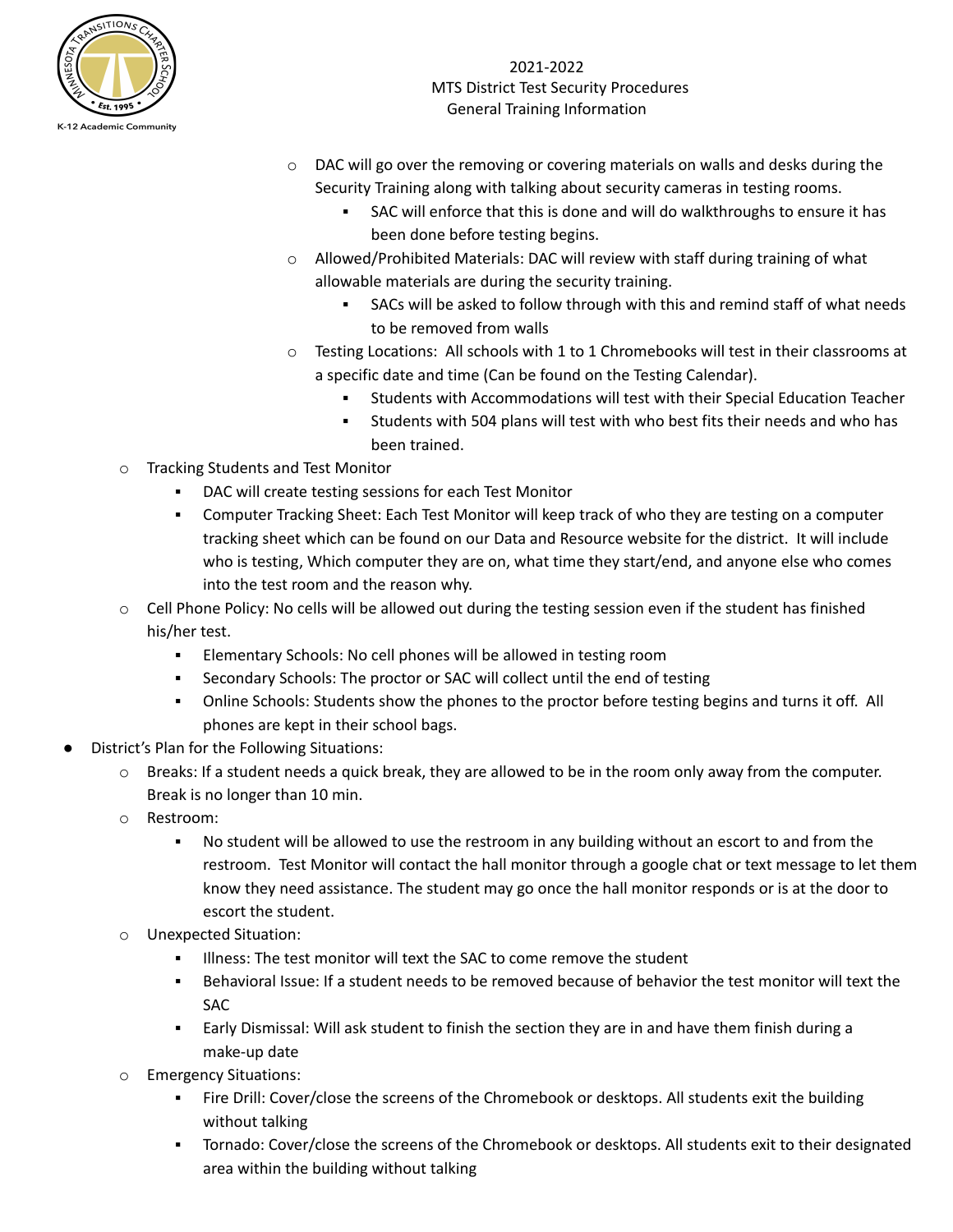

- Lock Down: Cover/close the screens of the Chromebook or desktops. All students exit to their designated area within the building without talking or continue working depending on the situation
- o Test Administrator/Test Monitor Need to Leave:
	- Illness: If a test monitor falls ill they will contact the SAC for a replacement. All staff will have had security training, so they should not be any disruption of any kind
	- Family Emergency: If a test monitor needs to leave for an emergency they will need to contact the SAC for a replacement.
- o Students Complete Testing Early/Need More Time:
	- Students who complete testing early will do the following while staying in the testing room: Submit their test, move away from the computer, and can do the following: read a paper book, work on activities on paper that are not related to the domain or subjects being tested. Student can read a book during a reading session, but it may not be a textbook for any subject being tested
	- Extra time needed: Students will be allowed to have more time to finish testing if needed. They will need to finish testing with the SAC or continue on a make-up day.
	- Students who have finished testing on a previous day: These students will be taken to another room until their class has completed testing. The SAC for each building will determine a new location for each student.
- Determining the points of contact and the processes for the following situations:
	- $\circ$  Contacting others for assistance if a problem or question arise: Test monitor needs to collect the grade, subject, item number, section number, MARSS number, and information on how the online test was accessed (i.e., device or operating system), by text, phone, email, or use Google hangouts to contact the SAC. The SAC will then contact the DAC.
	- o Students Reports an error or technical issues with a test item: Test monitor must write down the error message and number along with the grade, subject, item number, section number, MARSS number.
		- Test Administrations and/or Test Monitors should Contact the following in order: (SAC, Director, DAC)
	- o Misadministration and Security violations:
		- Who to contact: 1<sup>st</sup> point of contact will be your SAC. If unavailable, contact your director, and then the DAC. Either one will then need to notify the DAC as soon as possible.
			- If you are not comfortable with contacting your SAC and/or director you should contact the DAC
	- o Determine what staff may/may not discuss with students about the test administration experience: Test content should not be discussed in the classroom with students, with other staff or as part of a team meeting.
	- o Process for entering in the responses in MCA paper test or MTAS scores online for testing: The DAC will enter in all scores for MCA paper and MTAS.
	- o Chain of Custody for Secure Test Materials for both online and paper administrations:
		- Before Testing: DAC will check in all materials to make sure they are all accounted for. Everything will be locked in a cabinet in the DACs office until the beginning of testing at each site.
		- During Testing: DAC will give necessary secure test materials to the SACs before testing to keep locked up in a cabinet until testing begins. DAC will walk through all items with SAC to make sure everything is accounted for.
		- After Testing: The DAC will meet up with the SAC to again check off to make sure all materials are being returned to the DAC for shipment back to Pearson.
		- Who will have access to secure test materials: DAC and SACs
		- Receive, Secure, and Distribute Materials to schools: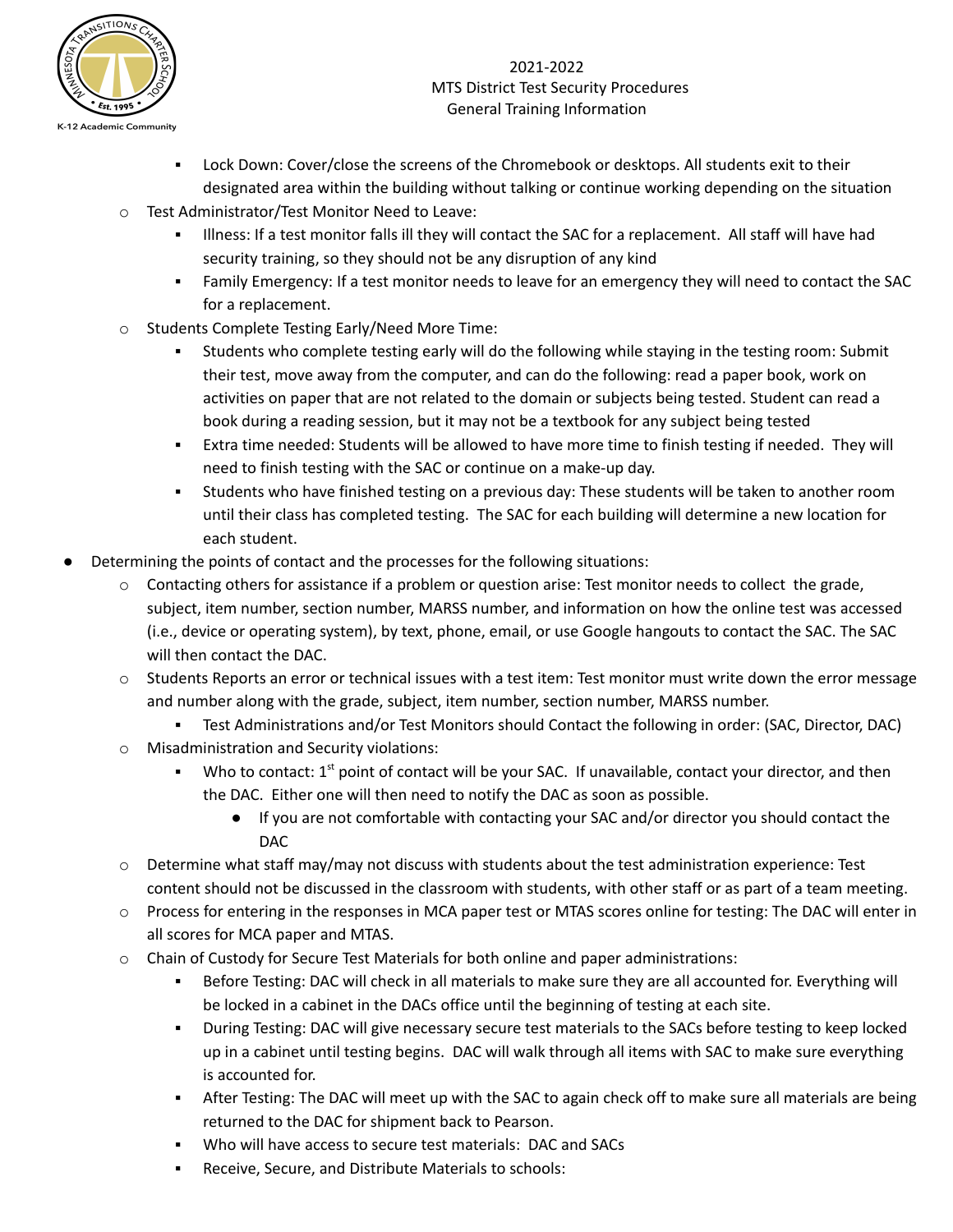

- The DAC will receive, secure, and distribute materials until needed. The DAC will then give them to the SACs for each building where they will keep the materials in a locked cabinet until testing begins.
- Inventory and Organize secure test materials
	- The DAC will do all inventory and organize all secure items. Will be done again when given to the SAC and when collected at the end of testing by the SAC.
- Locations of where all materials will be stored in each school prior to, during, and after testing at each location: Prior to testing all materials will be stored in the DAC office in a locked cabinet located at MTS Elementary School.
	- MTS Elementary: During Testing: Principal's office After Testing: DAC will collect and put in a cabinet in her office.
	- Bannadir Academy: During Testing: SACs office After Testing: DAC will collect and put in a cabinet in her office.
	- Banaadir Elementary: During Testing: Director's office After Testing: DAC will collect and put in a cabinet in her office.
	- MTS Secondary: During Testing: SACs office After Testing: DAC will collect and put in a cabinet in her office.
	- P.E.A.S.E.: During Testing: SACs office After Testing: DAC will collect and put in a cabinet in her office.
	- MN Virtual: During Testing: During Testing: SAC has a locking file cabinet for those who test within the metro area. Those who are farther out of state are locked up in the hotel safe until testing. After Testing: Then brought back to the cities when finished
	- MN Connections: During Testing: In a locked back closet in an office After Testing: DAC will collect and put in a cabinet in her office.
- Distribution of Test Materials:
	- How will it be handled: DAC will give to SAC and SAC will give to those who are testing specific students when testing begins
- Process for securing test materials between test sessions: All secure materials will be returned to the SAC after each session to be locked up until the next session begins.
- Who will be responsible for collecting, inventorying, and returning secure test materials, as well as securely disposing of materials as required:
	- Each SAC in each building will be the responsible person for collecting, inventorying, and returning secure materials to the DAC
	- All SACs are responsible for disposing of testing tickets and formula sheets within 48 hours following the testing session.
- o Plan for providing access to test results:
	- Will preliminary results be provided to students, families, and/or staff and what will be communicated about preliminary results
		- Preliminary results with be provided with students and families with the understanding that they are preliminary and could change in the end
	- **Embargoed Final Results** 
		- Results will be shared with: Superintendent of the district and all directors for each building
	- How final results will be shared within the district:
		- Load to data warehouse or student information system: Viewpoint